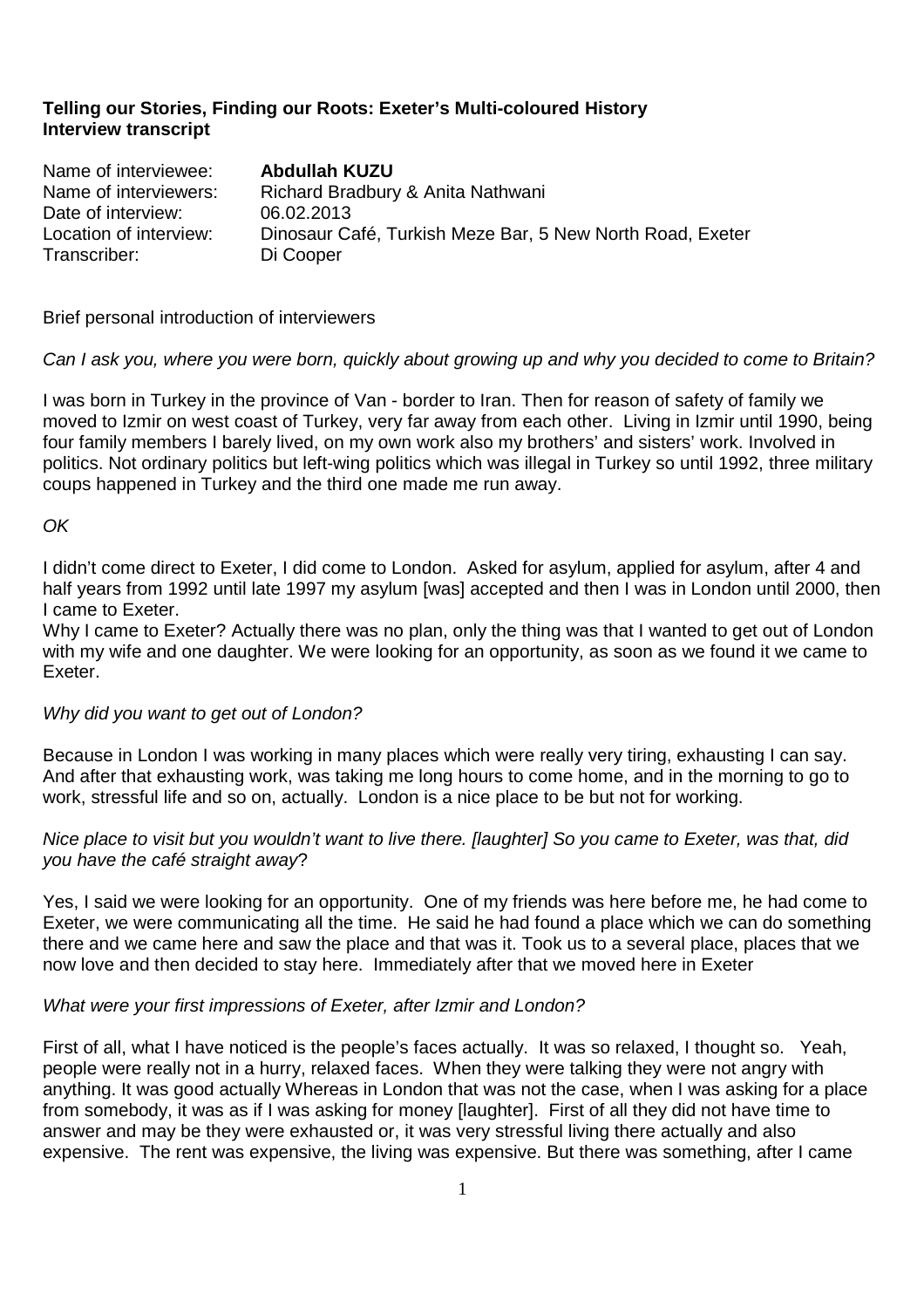stayed here, I realized that London was better place in respect of foreigners. Tell you, I wouldn't think that I am a foreigner actually, there, because everybody was or as long as I was concerned, everybody was Exeter is not like that actually. I'm not saying that it is not welcoming, Exeter is really, comparing to somewhere else which I have experienced. It's really very multi-cultural minded, if not physically but I feel that.

So Lale would have been about 10 or 11 when you came to Exeter? She went to school in Exeter?

She went to school, fifth year, yes, she was in fifth year or sixth, fifth year. In London she was in sixth, she was supposed to finish the Primary School, but here she went another year in order to finish the Primary.

Which Primary School was that?

St Sidwells.

And then to, which Secondary?

She went to church school which is, what was its name?

St Peter's?

Yes

How was that, 'cause she must have been one of a very small number of girls of Turkish origin at St Peter's?

Yeah, when she was in Primary School and about to finish it… Because of our business, we had some relations with teachers who were telling us what the situation was in this school. So we found out that St Peter's is the best place to go. And then I heard that there are some conditions to be met before to enroll there. And I think I remembered that we talked to somebody at the school and saying that we want her to be in that school but we don't meet the requirements, what is going to be? And they said, well it is not that difficult actually. Yeah, that was it, then we sent her there.

### She was fine when she was there?

Well, maybe she was fine, but we were not. Actually she always felt that she was in an environment that was not the same as the environment she used to have in London, which was very multicultural. May be that was why she was not interested any more in her lessons, or. She was really bored or always… Indifferent.

Alienated?

May be you could say that, yeah.

'Cause that.. what you are saying that is she had a very clear sense of herself as being Turkish,

Yes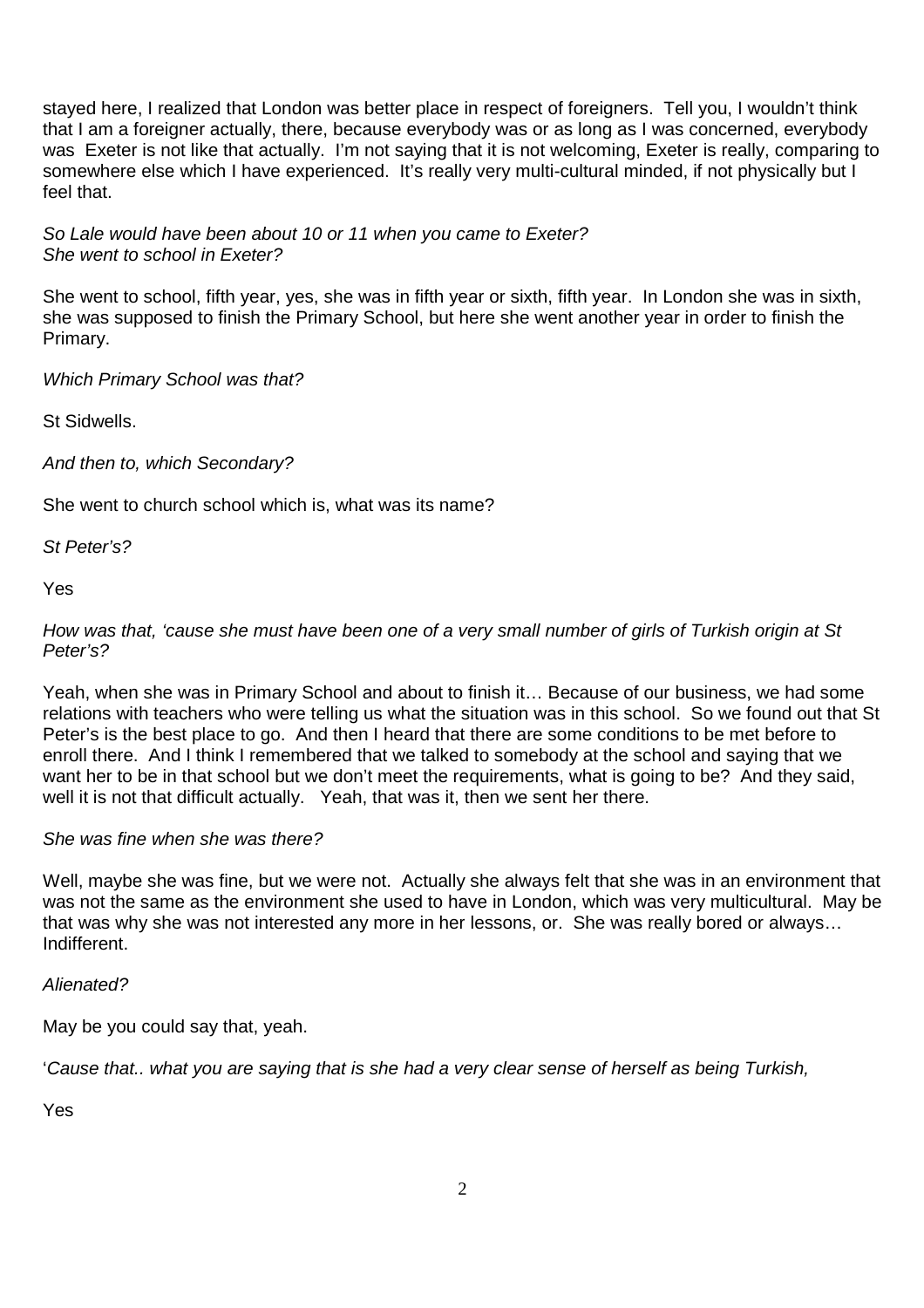And that collided with the dominant culture of the school? Did you and Ay*ş*e feel the same way about living in a city which was, you said it, not very multicultural in its faces, even if it was multicultural in its head?

Actually, we haven't been treated or… in any bad way actually, we hadn't got any experience in that way, except of being accepted and even treated like their won in the city. This may be because we were in the centre of the university and the college and our customers were from there, educated, and maybe that was why we didn't experience any bad thing. But we always thought that our daughter is in a clash of cultures and when she was coming at home we were Turkish, but when she was at school or outside with her English friends, she had the feeling that she must be English otherwise, and that was our dilemma with her. I remember once we had discussed, and even go further than discussion. She asked us to stay over when she went to a birthday party and we were not ready for that. The reason was because we didn't know her friends, we didn't know the family that she wanted to stay over. Then she said, well I have to, because all my friends staying over, and I have to. And in first and second and third time, we thought okay, she has to actually. And she stayed over.

## I'm guessing that was quite difficult for you.

It was very difficult, really difficult. Because at that time we were thinking that every evil with teenagers was coming from that background, from that over staying and we don't know what they do, do they drink, do they use drugs, do they… what they do? That was a scary one for us, very scary one, because it was the height of the teenagers' problems time actually, or at least in the papers, in the television, was showing lots of different aspects of the teenagers' life, and it was scary really. At the end she had become one, a teenager that, who scared us really. I can't blame on the school she was in but the whole atmosphere in England maybe, and in the part of it, Exeter, the same actually made her that teenager which was not really neither our culture, nor in our dreams. Yeah, it was really very bad time.

[Recording suspended due to external noise]

# …as nightmare really

Would you say that you and Ay*ş*e had had, you felt that Lale had one foot in Turkey and one foot in Exeter? She's not quite sure which foot she's got the biggest weight on? And I wonder whether you felt similar to that, or whether you have always been very clear where you are?

I must say I was clear really, because being in a different country I have accepted all the conditions actually, from the time when I ran away from Turkey, I knew that there is a new life, new experiences. For me it was not that difficult actually. Maybe it is because, from year 9, myself I had been refugee in my own country actually. I left when I was 9, not even 9, 8, it was horrible. I went to Izmir, I did have friends in Van, where I was born, then came to Izmir, started or tried to make new friends, it was not easy actually [drilling noise] so for me being in England, or any other country, it was not that difficult. And also my mind was busy with something else actually, rather than "am I okay am I comfortable or not", because I know that all over the world everybody is not comfortable as I am not.

So, if I said to you, how would you describe yourself? What would you say, if someone said to Anita, 'How would you describe yourself, I am guessing, there would be a hyphen in there somewhere. How would you describe yourself?

As.. didn't understand.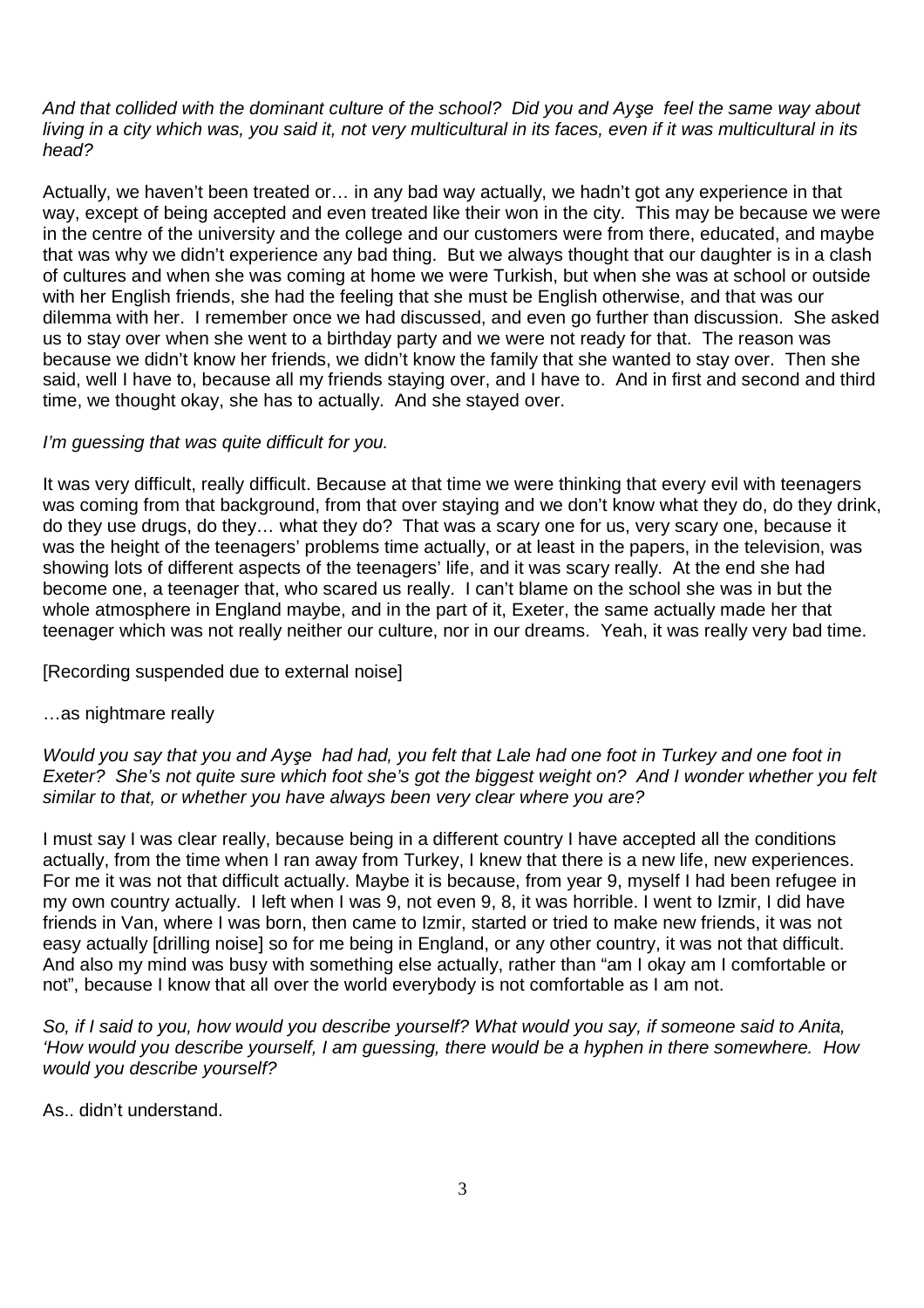If someone said to me, what are you, I think I would with a bit of reluctance, say British. Friends of mine…

Alright, yeah. I lost my identity actually, I don't believe any more in that sort of identity, being Turkish, being Kurdish, being English. I don't see any sense in it actually, except well I'm a citizen in any place actually.

So what, you'd you say that you have a political identity, rather than an ethnic, a political identity?

I do believe in that, yes.

#### I wonder whether that made it easier for you?

Definitely, yes, definitely yes, otherwise it could have been difficult really because when you think about it, you have lived all your life, at least most of your life, in one country, and made so much friends, families, relations, and suddenly you are becoming nobody. Well, I have studied in Turkey, when I came here, I was like... I haven't even learnt how to read and write. That was the difficult part actually. I remember when I was in London in college, to learn English, I had discussed with one of my teachers that they don't have to teach us how to go to the library. It was very humiliating actually. Okay we don't speak English, but we do know something about life, about living or about handling a fork or a knife or, but this was really difficult part of it, but again, I can say my political side I made it easy to overcome it. [drilling noise]

And in saying that the library is on a certain floor on the right side, go straight they were saying that, one thing and try to teach me to go there, is another difficult thing.

#### Is that British cultural imperialism?

[laughter] I don't know really, is it British culture, maybe.

When you see someone who doesn't speak your language, that shouldn't mean that he doesn't live, or he doesn't have any experience. The only thing he doesn't do, or can not do, is to express it in English, nothing more actually. And I was finding it very difficult to bear, in the college. Apart from the college, it was difficult to make myself understood in that time in English, my English. It was very difficult, really, people don't seem to try to understand you. If you are not saying it in proper English, proper pronunciation, [laughter].

### Would you say that was different in Exeter?

Yes, that was different, of course, I should add that when I came to Exeter I was better English speaker [drilling noise]. So, I can say I was better English speaker, may be that was the reason I didn't experience that …… Sometimes when we are working some people, I have met, were like that again, but didn't make any difference in my opinion. Generally I can say that people are better understanding, better

Thinking about… having been a regular visitor to your premises for a few years now, I have noticed how the place has developed, and I was wondering whether the gradual arrival of Turkish food closer and closer to the centre of the menu, was a cunning strategy, that you and Ay*ş*e arrived at twelve years ago, to say that we shall start them off with a few little bits around the edges, then gradually we will move the egg and chips out of the way. Was that a strategy or did that just happen?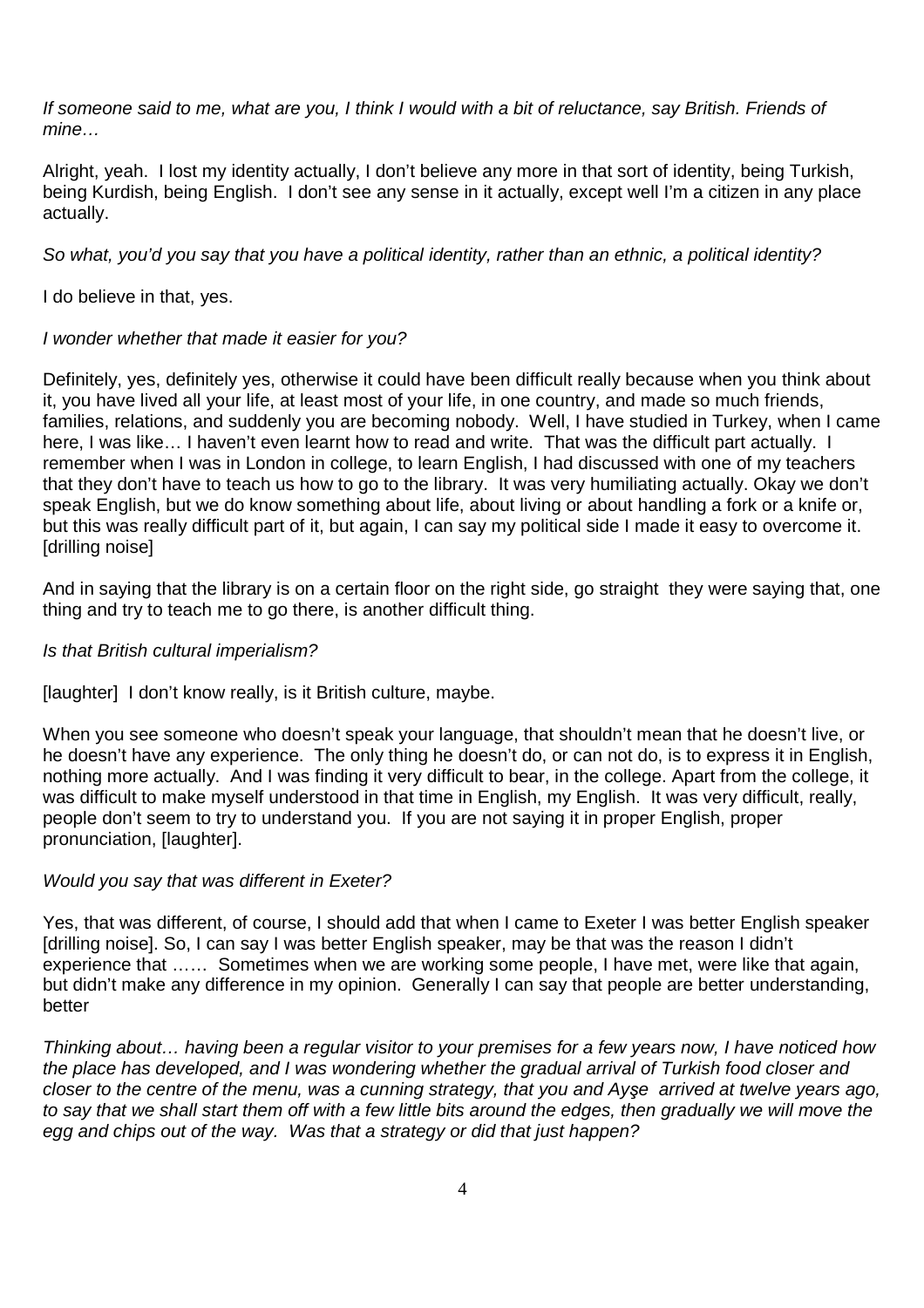It was, not a strategy actually. When we have decided to come to Exeter and do this business, I went and get some training. And the training was about a greasy spoon café. I learned a lot of things about that, in the opinion that we will open a greasy spoon café because of the workers, and we will have it open until 2 or 3 o'clock in the afternoon and then close and go home. That was the idea, but when we came and opened the café we started to do that, with no success. Obviously we immediately understood that there is no potential as it was in London so while we thinking, 'what can we do?' we thought it might be good idea while doing that, maybe we can't do business, while we are waiting, and doing that we can produce some Turkish, and by the time we can make it recognized actually. That was from the beginning, it was not a strategy. No! [laughter] Life is teaching me

That's interesting. From the beginning I thought it was a conspiracy the two of you had worked out, to seduce us all into eating Turkish food.

No. Not really. I wish it was like that, because we almost lost two three years that way, until we came to the conclusion that okay we are carrying on with Turkish stuff. It was very difficult time.

When you first started the business, you have to source things from wholesalers and stuff like that? Did you have any resistance from them, or was that easy?

No, it was easy actually.

It was just business. Okay,

Yeah.

Can you see yourself staying in Exeter? If things changed dramatically in Turkey, and in Syria, Iran, and Iraq, would you think 'I'll go back, go home'?

Actually, half of my mind, says that I should back, and the other, 'No, no, stay here, retire here.' Because every year we try to go to Turkey, before four or five years, we were thinking okay we should go this time, and see for the environmental suitability, that if we go back, what we can do, where we can stay. And every time, we go I notice that the degree of wanting is lessened, less much less, today I can say that I go and stay there. This is because I started to feel myself foreigner in Turkey as well.

Is that because you left in 1992, so there's, in your head, there is a place called Turkey in 1992, then when you go back,

It's changed a lot

there's been that big, Turkey has moved on, and you haven't been there. So when you go do you think 'I'm going back to Turkey, or do you think I am going home, or do you think 'I am going on holiday?'

I think it is not home any more for me, it's not. I very much believe that it is not home any more, but I would go back actually. I would, I would want to go back, for one reason that is politics. Otherwise there is no meaning actually for me there is no meaning, other than going for tourist reason.

So, Exeter is home now?

Yes. We can say

Just Exeter or the rest of Devon?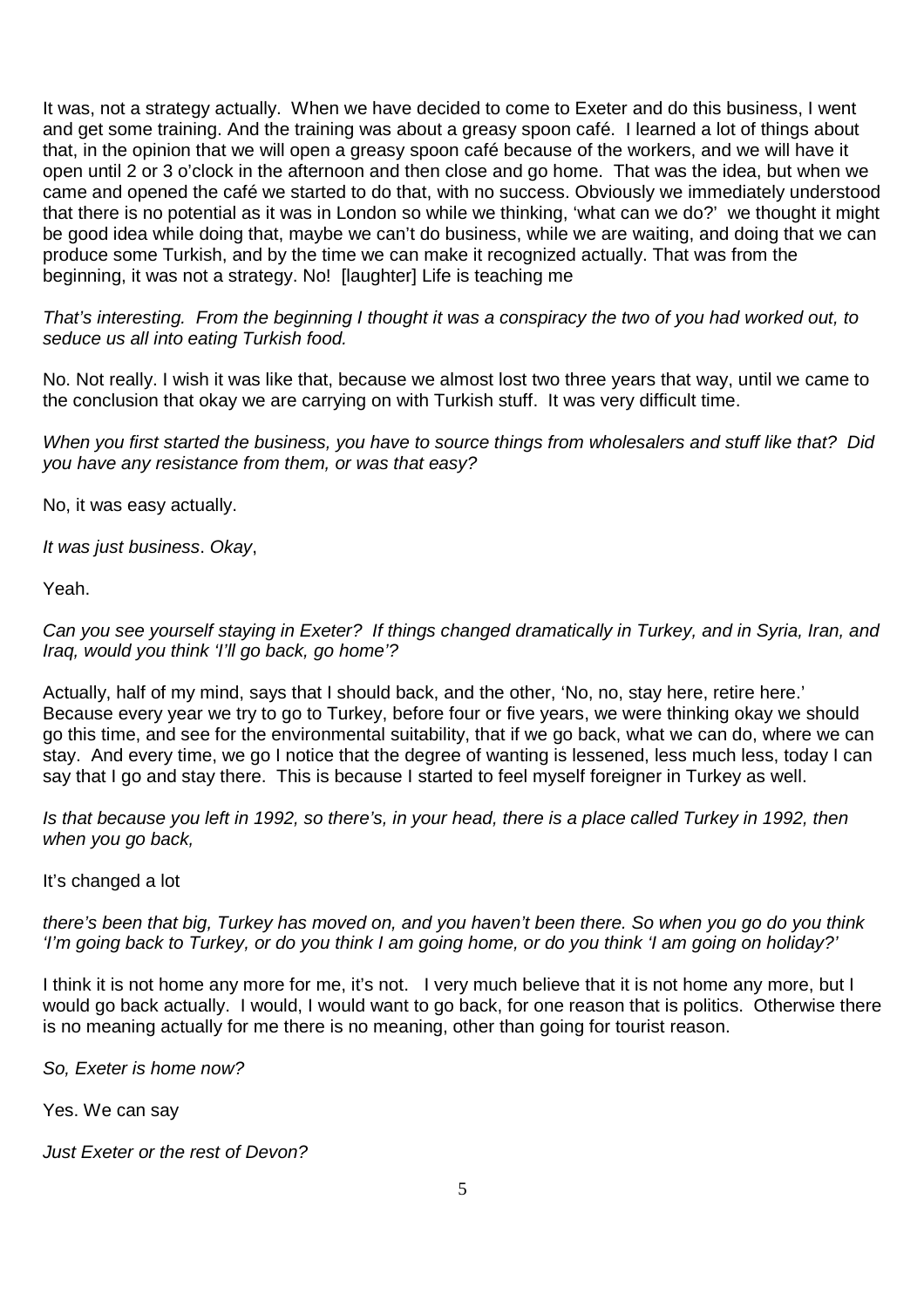Well, the rest of Devon wherever it is my address actually.

## I wonder whether you have been for walks on the Moor, or out for a fishing trip? All those things that people in Devon do?

Well, I think as long as I am in Exeter, and if I have time, and opportunity I can go anywhere. That's why I am saying this is home. But in Turkey I can't say that, comparing Exeter to Turkey I can't comfortably say that that is my home.

# So, when people like David Cameron or Nigel Farage, talk about the British culture, and Cameron last year 'multiculturalism is dead', how do you feel about that?

It is quite familiar. In my opinion, when you look to the world from very very narrow line, then you can say that, multiculturalism is dead, and not only in England, in Turkey as well, this is what the people say: multiculturalism is dead, why are you living altogether, and you experiencing all sorts of different cultures and language. Again you can say that multiculturalism is dead, in my opinion, the understanding of multiculturalism should be re-defined, What is multiculturalism? Is it a chaos? Is it to grab one another's opportunities? Is it fight against the other's rights? That is not the case, Multiculturalism should be redefined again. We are living in it. The thing is that how we can make it easier and happier. That is the problem. Nobody seems, from the power, they don't seem to take it that way.

# What would be your answer to that problem?

My answer is to make it easier for the different cultures and different people to live side by side, to explore everything together, and help each other to make their life easier, whatever it is the way actually. It wouldn't make you lose anything.

No.

When I came to England there was a help provided to me actually, it was really very good, and imagine one person coming here with his family, with luggage, small luggage, nothing else, and some organizations are helping you and that made me think, okay, I should provide something to make this organization better for the newcomers as well as for the citizens of this country to provide it for everybody, and after 3 or 4 months I started working actually.

# Mmm.

Contributing towards it, it was my happiest way of doing that actually. I didn't say that "why should I work", I should work so that I can help that organization to make it easier for the newcomers.

# Abdullah, Do you know what was the name of that organization?

That was the London Council. That was, that gave me accommodation and there was one, I don't know if it still exists free soliciting, I don't remember.

I think it is much harder now for people coming here, than it was 20 years ago,

Definitely much harder.

Yeah